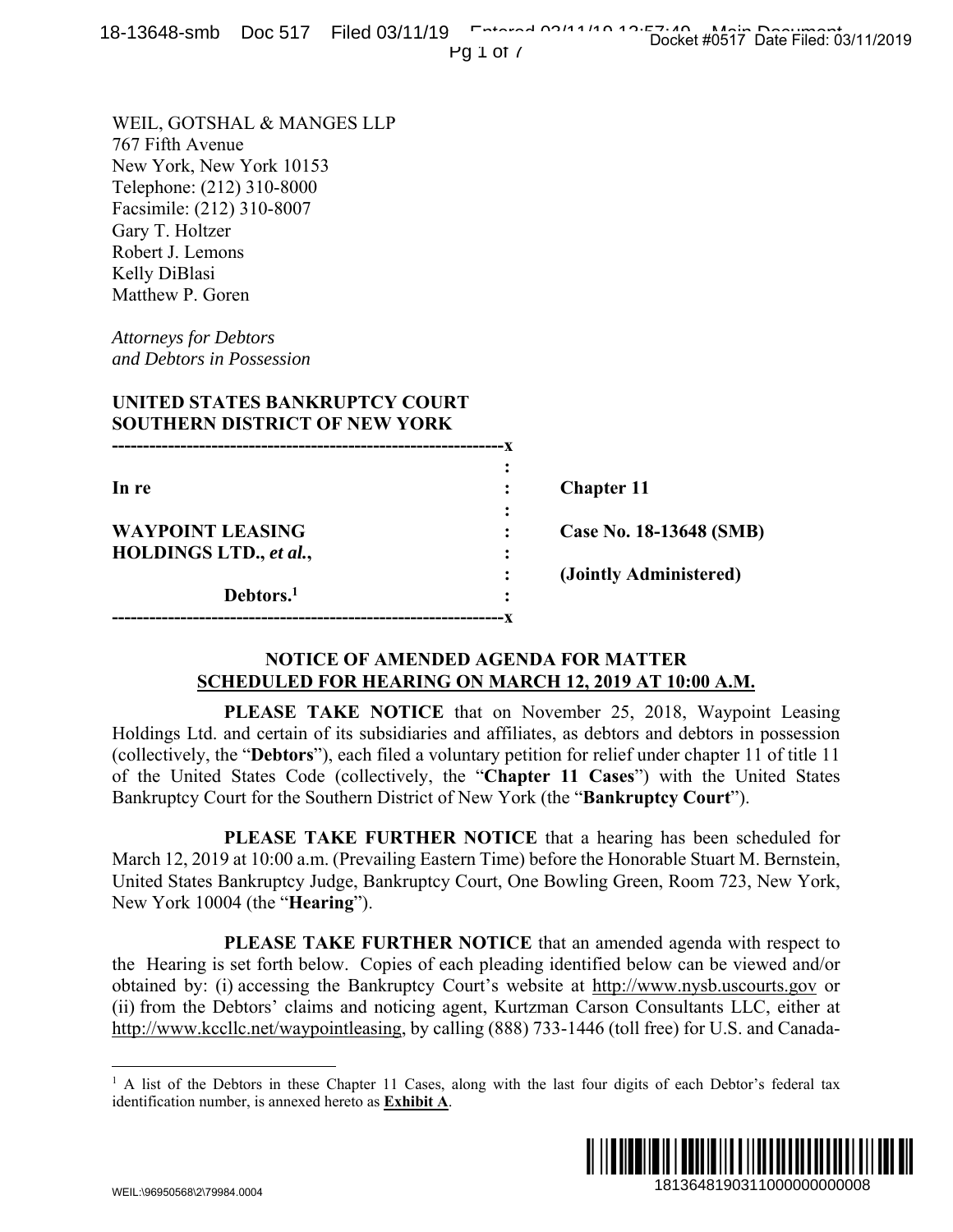#### 18-13648-smb Doc 517 Filed 03/11/19 Entered 03/11/19 13:57:49 Main Document Pg 2 of 7

based parties or  $+1$  (310) 751-2635 for international parties, or by sending an e-mail to WaypointInfo@kccllc.com. Note that a PACER password is needed to access documents on the Bankruptcy Court's website.

## **I. CONTESTED MATTER:**

1. Notice of Filing of WAC 2 Asset Purchase Agreement and Proposed WAC 2 Sale Order **[ECF No. 486]**

Response Deadline: March 5, 2019 at 4:00 p.m.

#### Responses Filed:

- A. SunTrust Bank's Limited Objection and Reservation of Rights with Respect to WAC 2 Asset Purchase Agreement and Proposed WAC 2 Sale Order **[ECF No. 495]**
- B. Reservation of Rights of Milestone Aviation Group with Respect to WAC 2 Asset Purchase Agreement and Proposed WAC 2 Sale Order **[ECF No. 496]**
- C. Debtors' Reply in Support of WAC 2 Sale Transaction **[ECF No. 511]**

## Related Documents:

- D. Declaration of Matthew R. Niemann in Support of Debtors' Motion to Approve Bidding Procedures in Connection with Sale of Substantially All of the Debtors' Assets **[ECF No. 67]**
- E. Order Scheduling Hearing to Consider Debtors' Proposed WAC 2 Sale Transaction **[ECF No. 487]**
- F. Declaration of Christos Kytzidis in Support of Proposed Order Approving Purchase Agreement Among Debtors and Successful Credit Bidder **[ECF No. 510]**
- G. Supplemental Declaration of Matthew R. Niemann in Support of Proposed Order Approving Purchase Agreement Among Debtors and Successful Credit Bidder **[ECF No. 513]**
- H. Declaration of Robert A. Del Genio in Support of Proposed Order Approving Purchase Agreement Among Debtors and Successful Credit Bidder **[ECF No. 514]**
- I. Notice of Filing of Revised Proposed WAC 2 Sale Order **[ECF No. 515]**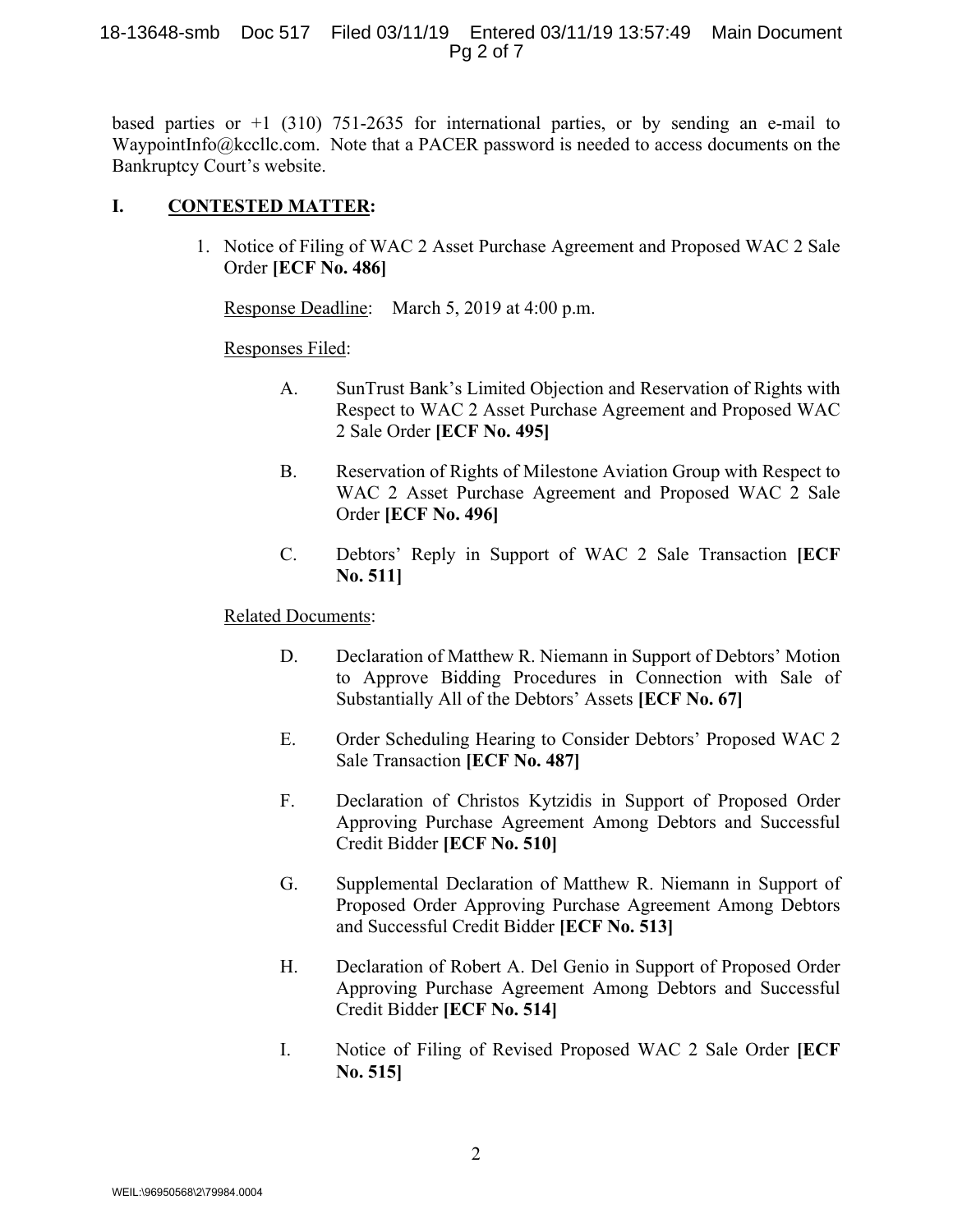#### 18-13648-smb Doc 517 Filed 03/11/19 Entered 03/11/19 13:57:49 Main Document Pg 3 of 7

Status: This matter is going forward on a contested basis.

Dated: March 11, 2019 New York, New York

> /s/ Kelly DiBlasi WEIL, GOTSHAL & MANGES LLP 767 Fifth Avenue New York, New York 10153 Telephone: (212) 310-8000 Facsimile: (212) 310-8007 Gary T. Holtzer Robert J. Lemons Kelly DiBlasi Matthew P. Goren

*Attorneys for Debtors and Debtors in Possession*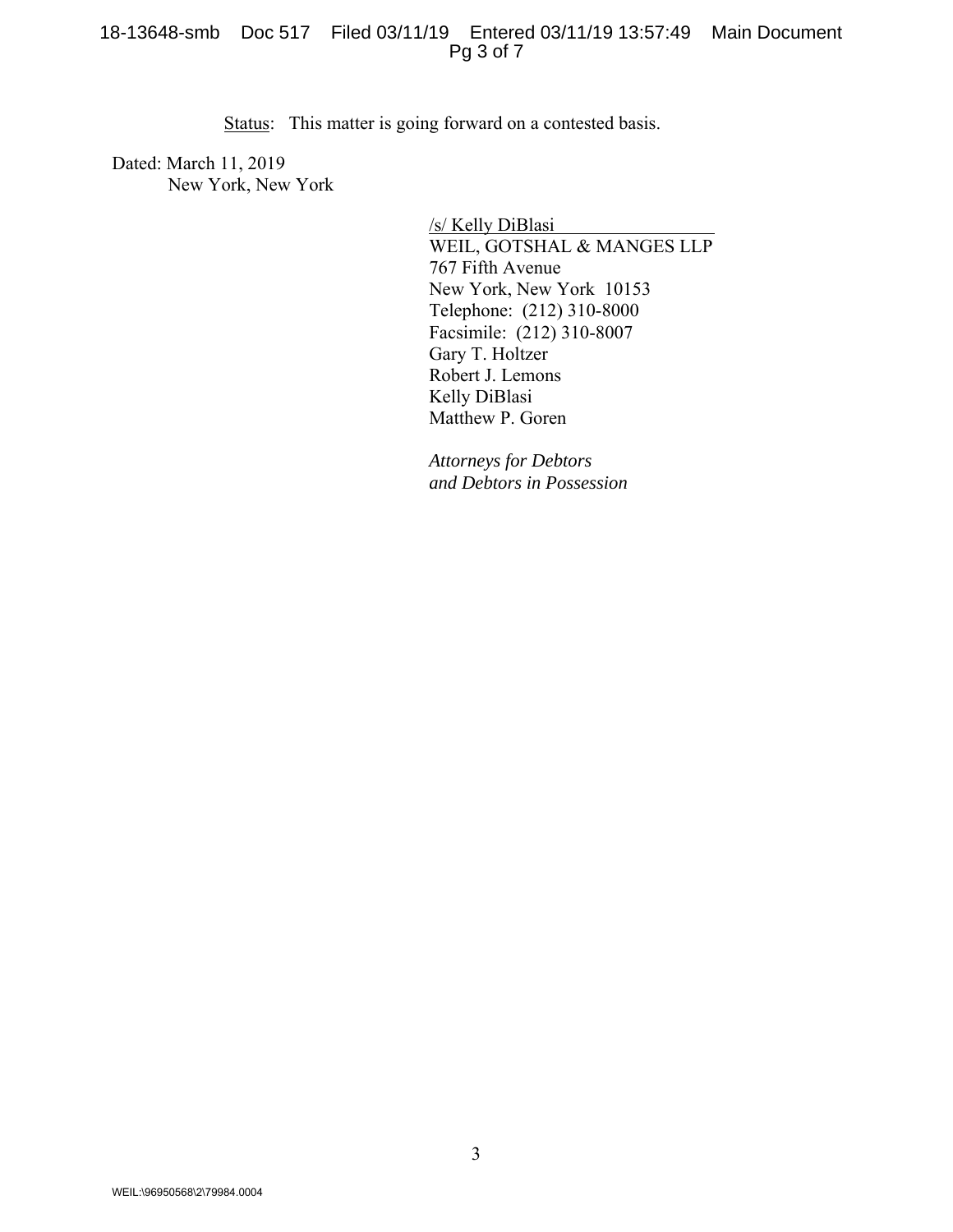# **Exhibit A**

**Debtors**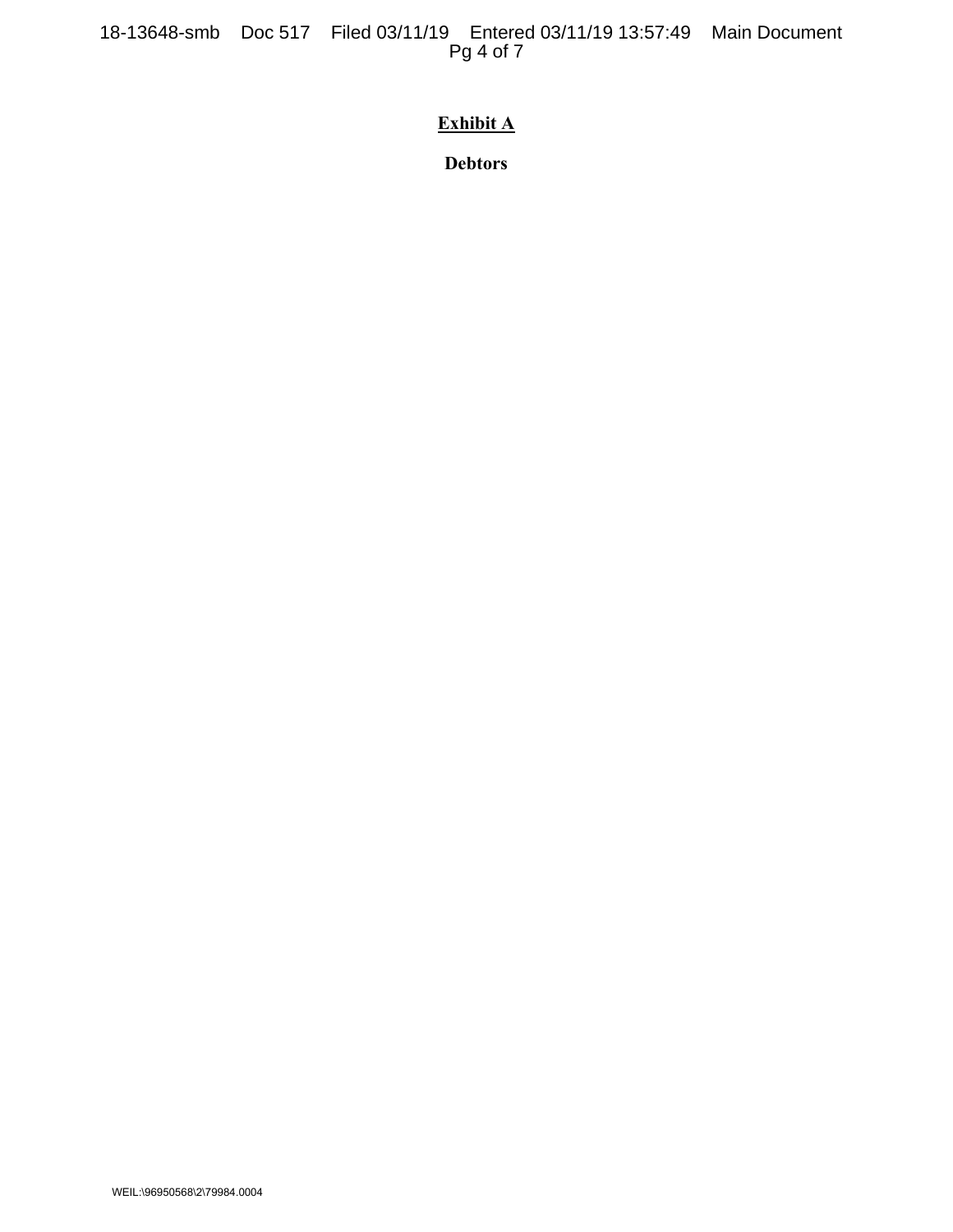| <b>Debtor</b>                             | Last 4<br>Digits of<br><b>Tax ID</b><br><b>Number</b> | <b>Debtor</b>                                  | Last 4<br>Digits of<br><b>Tax ID</b><br><b>Number</b> |
|-------------------------------------------|-------------------------------------------------------|------------------------------------------------|-------------------------------------------------------|
| Waypoint Leasing Holdings Ltd.            | 2899                                                  | <b>MSN 760682 Trust</b>                        | N/A                                                   |
| Waypoint Leasing (Luxembourg)<br>S.à r.l. | 7041                                                  | <b>MSN 920022 Trust</b>                        | N/A                                                   |
| Waypoint Leasing (Ireland)<br>Limited     | 6600                                                  | <b>MSN 920062 Trust</b>                        | N/A                                                   |
| Waypoint Asset Co 10 Limited              | 2503                                                  | <b>MSN 920125 Trust</b>                        | N/A                                                   |
| MSN 2826 Trust                            | N/A                                                   | <b>MSN 9229 AS</b>                             | 7652                                                  |
| MSN 2879 Trust                            | N/A                                                   | Waypoint Asset Co 3A Limited                   | 6687                                                  |
| Waypoint Asset Co 11 Limited              | 3073                                                  | <b>MSN 41371 Trust</b>                         | N/A                                                   |
| MSN 2905 Trust                            | N/A                                                   | Waypoint Asset Euro 1A Limited                 | 9804                                                  |
| Waypoint Asset Co 14 Limited              | 1585                                                  | MSN 4466 Trust                                 | N/A                                                   |
| Waypoint Asset Co 15 Limited              | 1776                                                  | MSN 4469 Trust                                 | N/A                                                   |
| Waypoint Asset Co 3 Limited               | 3471                                                  | MSN 6655 Trust                                 | N/A                                                   |
| AE Helicopter (5) Limited                 | N/A                                                   | Waypoint Leasing (Luxembourg)<br>Euro S.à r.l. | 8928                                                  |
| AE Helicopter (6) Limited                 | N/A                                                   | Waypoint Asset Co 1A Limited                   | 1208                                                  |
| <b>MSN 31141 Trust</b>                    | N/A                                                   | Waypoint Leasing Labuan 1A<br>Limited          | 2299                                                  |
| <b>MSN 31492 Trust</b>                    | N/A                                                   | Waypoint Asset Co 1C Limited                   | 0827                                                  |
| MSN 36458 Trust                           | N/A                                                   | Waypoint Asset Co 1D Limited                   | 7018                                                  |
| <b>MSN 760543 Trust</b>                   | N/A                                                   | Waypoint Asset Co 1F Limited                   | 6345                                                  |
| <b>MSN 760551 Trust</b>                   | N/A                                                   | Waypoint Asset Co 1G Limited                   | 6494                                                  |
| <b>MSN 760581 Trust</b>                   | N/A                                                   | Waypoint Asset Co 1H Limited                   | 7349                                                  |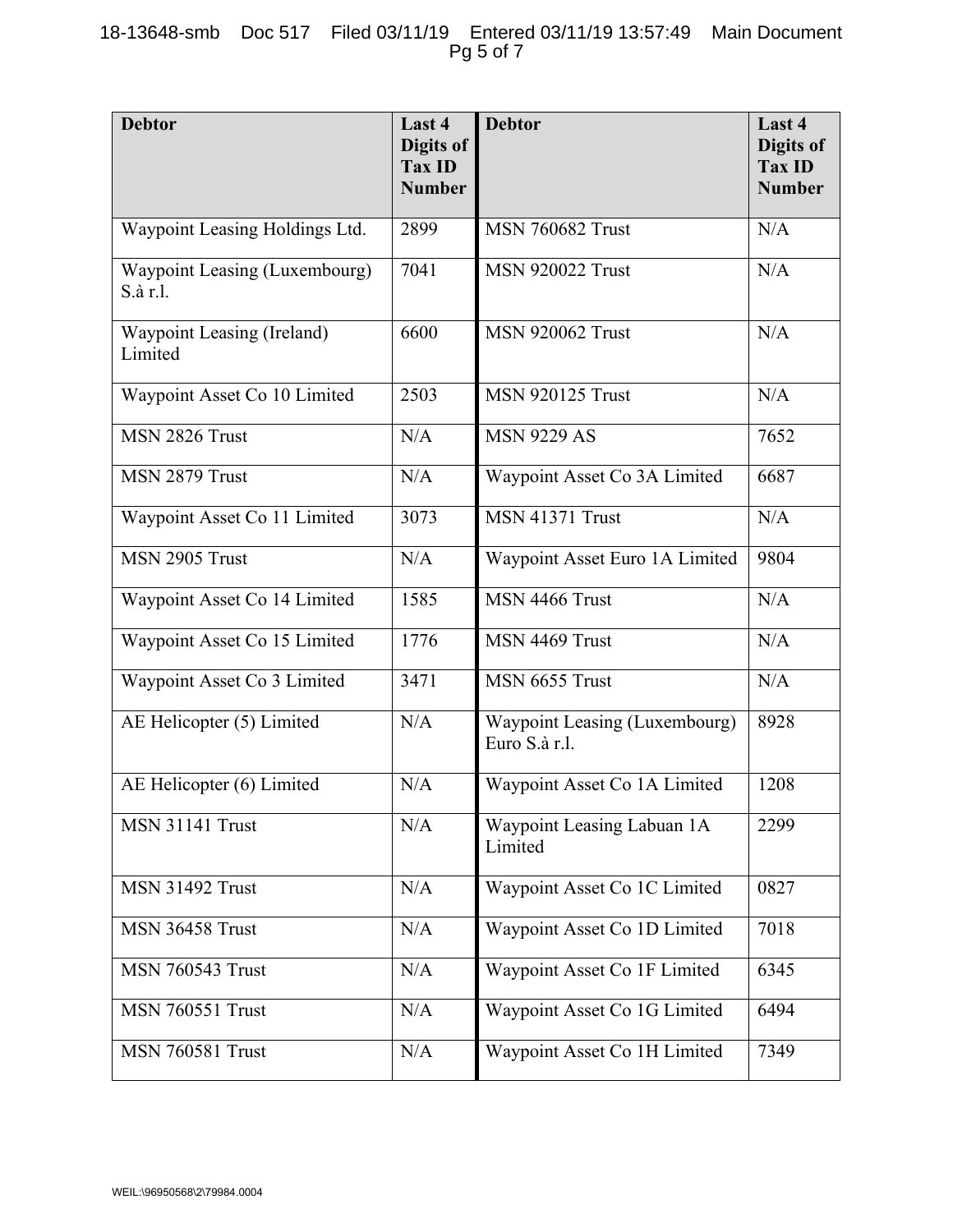## 18-13648-smb Doc 517 Filed 03/11/19 Entered 03/11/19 13:57:49 Main Document Pg 6 of 7

| <b>Debtor</b>                         | Last 4<br>Digits of<br><b>Tax ID</b><br><b>Number</b> | <b>Debtor</b>                  | Last 4<br>Digits of<br><b>Tax ID</b><br><b>Number</b> |
|---------------------------------------|-------------------------------------------------------|--------------------------------|-------------------------------------------------------|
| <b>MSN 760628 Trust</b>               | N/A                                                   | Waypoint Asset Co 1J Limited   | 7729                                                  |
| <b>MSN 760631 Trust</b>               | N/A                                                   | <b>MSN 20159 Trust</b>         | N/A                                                   |
| MSN 6658 Trust                        | N/A                                                   | Waypoint Asset Funding 6 LLC   | 4964                                                  |
| Waypoint 760626 Business Trust        | N/A                                                   | Waypoint Asset Co 7 Limited    | 9689                                                  |
| MSN 7152 Trust                        | N/A                                                   | Waypoint Asset Euro 7A Limited | 2406                                                  |
| MSN 7172 Trust                        | N/A                                                   | Waypoint Asset Co 8 Limited    | 2532                                                  |
| Waypoint Asset Funding 3 LLC          | 4960                                                  | <b>MSN 31041 Trust</b>         | N/A                                                   |
| Waypoint Asset Malta Ltd              | 5348                                                  | <b>MSN 31203 Trust</b>         | N/A                                                   |
| Waypoint Leasing Labuan 3A<br>Limited | 8120                                                  | <b>MSN 31578 Trust</b>         | N/A                                                   |
| Waypoint Leasing UK 3A Limited        | 0702                                                  | <b>MSN 760617 Trust</b>        | N/A                                                   |
| Waypoint Asset Co 4 Limited           | 0301                                                  | <b>MSN 760624 Trust</b>        | N/A                                                   |
| Waypoint Asset Co 5 Limited           | 7128                                                  | <b>MSN 760626 Trust</b>        | N/A                                                   |
| MSN 1251 Trust                        | N/A                                                   | <b>MSN 760765 Trust</b>        | N/A                                                   |
| MSN 14786 Trust                       | N/A                                                   | <b>MSN 920063 Trust</b>        | N/A                                                   |
| MSN 2047 Trust                        | N/A                                                   | <b>MSN 920112 Trust</b>        | N/A                                                   |
| MSN 2057 Trust                        | N/A                                                   | Waypoint 206 Trust             | N/A                                                   |
| Waypoint Asset Co 5B Limited          | 2242                                                  | Waypoint 407 Trust             | $\rm N/A$                                             |
| Waypoint Leasing UK 5A Limited        | 1970                                                  | Waypoint Asset Euro 1B Limited | 3512                                                  |
| Waypoint Asset Co 6 Limited           | 8790                                                  | Waypoint Asset Euro 1C Limited | 1060                                                  |
| <b>MSN 31042 Trust</b>                | N/A                                                   | <b>MSN 20012 Trust</b>         | N/A                                                   |
| <b>MSN 31295 Trust</b>                | N/A                                                   | <b>MSN 20022 Trust</b>         | N/A                                                   |